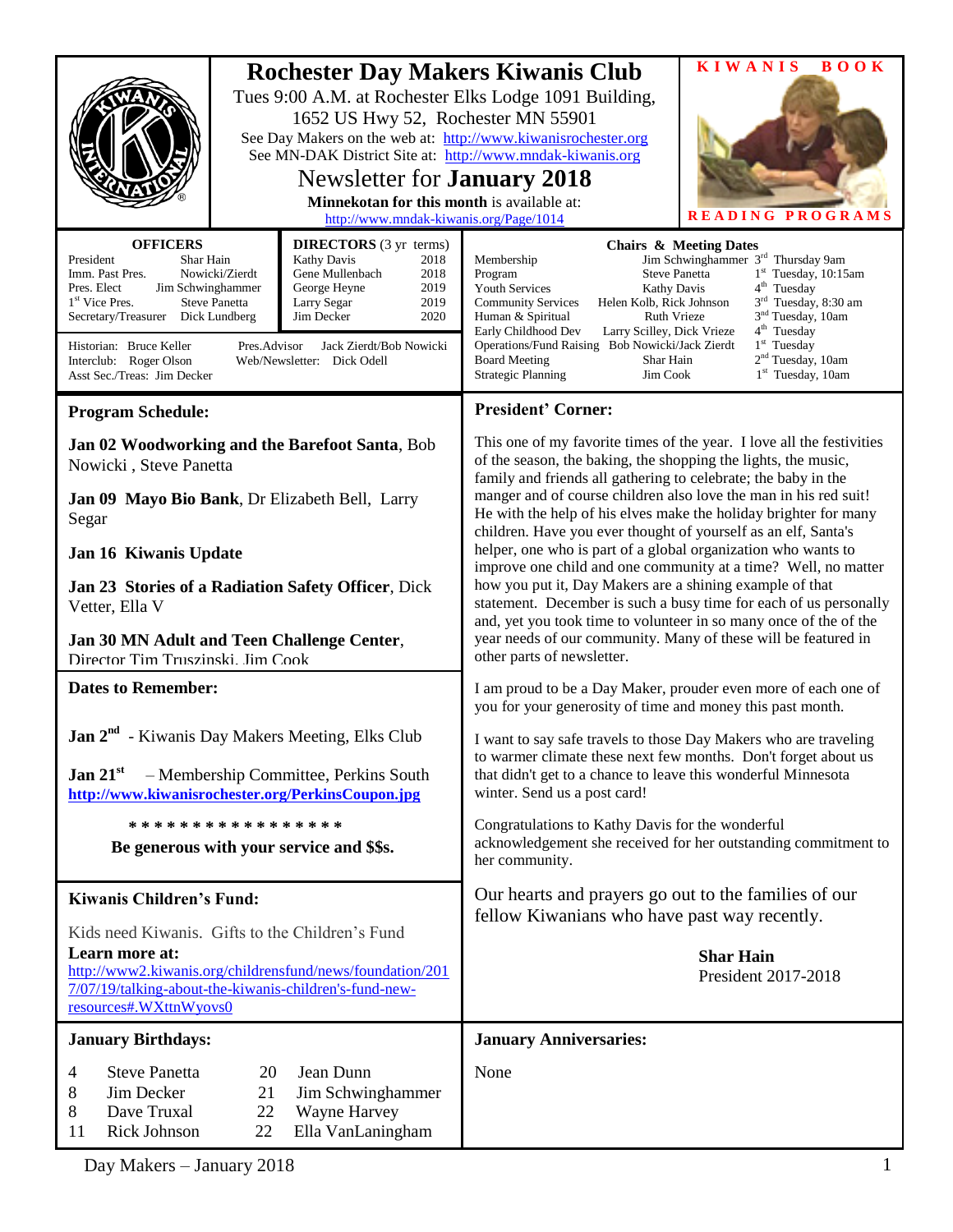#### **Secretary/Treasurer's Report – 12/12/2017**

| <b>Bank Balance 11/30/2017:</b> | \$8,988.08  |
|---------------------------------|-------------|
| <b>Bike Repair Fund:</b>        | 84.21<br>S. |
| <b>Charitable Account</b>       | \$3,293.58  |
| Administrative Fund:            | \$1,036.68  |
| Service Fund:                   | \$4,573.61  |

**Members on Leave:** Don Cain, Ron King, Sara King

**November Service Hour Statistics:** 597 hours by 36 members, 62% Participation.

#### **November Board Meeting Summary**

The board approved a motion to provide Christ United Methodist Church a \$100 gift for providing the space for our annual Christmas party.

### **COMMITTEE REPORTS**

**Community Service-** Committee will meet next Tuesday. Saturday Noon Meals is scheduled for Saturday February  $17<sup>th</sup>$ , Sign-ups in New Year. Taxes and Hockey Tournament are underway.

**Early Childhood Development-** Reading at Riverside School is scheduled on December  $20<sup>th</sup>$ . Sara Erickson is the contact at Pinewood School for reading volunteers.

**Human & Spiritual Values-** We had a good response for Salvation Army Bell Ringing. The committee is looking for someone to backup Ruth Vrieze on sending cards to members who are unable to attend meetings regularly.

**Membership-** The committee is looking at some new ideas to recruit members. Encourage members to bring guests, Tent cards in restaurants advertising our club, do cold calls to businesses. The committee will check with Kiwanis International on Corporate Memberships.

#### **Operations/Social Media/Web Site/Fund Raising-**

Pizza Ranch Fund Raiser is scheduled for November 5, 2018. Front end on our Web Site is being pursued. The committee is looking into Facebook, and hope to have it implemented in January 2018.

**Program-** Working on Christmas Party Planning.

**Youth Services-** Riverside School reading is scheduled on 12/20.

**Richard Lundberg,** Secy/Treasurer

### **Monthly Children's Fund Newsletter:**



[https://mail.aol.com/webmail-std/en](https://mail.aol.com/webmail-std/en-us/suite?lang=en&locale=US)[us/suite?lang=en&locale=US](https://mail.aol.com/webmail-std/en-us/suite?lang=en&locale=US)

 **Dick Odell**

# **Kiwanis Hockey Festival's 25th Year:**

Check out the 2017 Kiwanis Hockey Festival website at: <http://kiwanisrochester.org/hockey>



Bob Nowicki handled our public relations KTTC-TV. Rochester Post-Bulletin newspaper provided wonderful hockey festival coverage for 4 days. Thanks PB!

Rochester Mayo won the Gold Division Varsity  $1<sup>st</sup>$  Place.

Thanks to all the Kiwanians that helped to make this great service and fund raising project a success.

We also look forward to having our Rochester Hockey Festival featured in a coming issue of KI Magazine.

### **Dick Odell**

**Kiwanis Defining Statement:**

**Kiwanis is a global organization of volunteers dedicated to improving the world one child and one community at a time.**

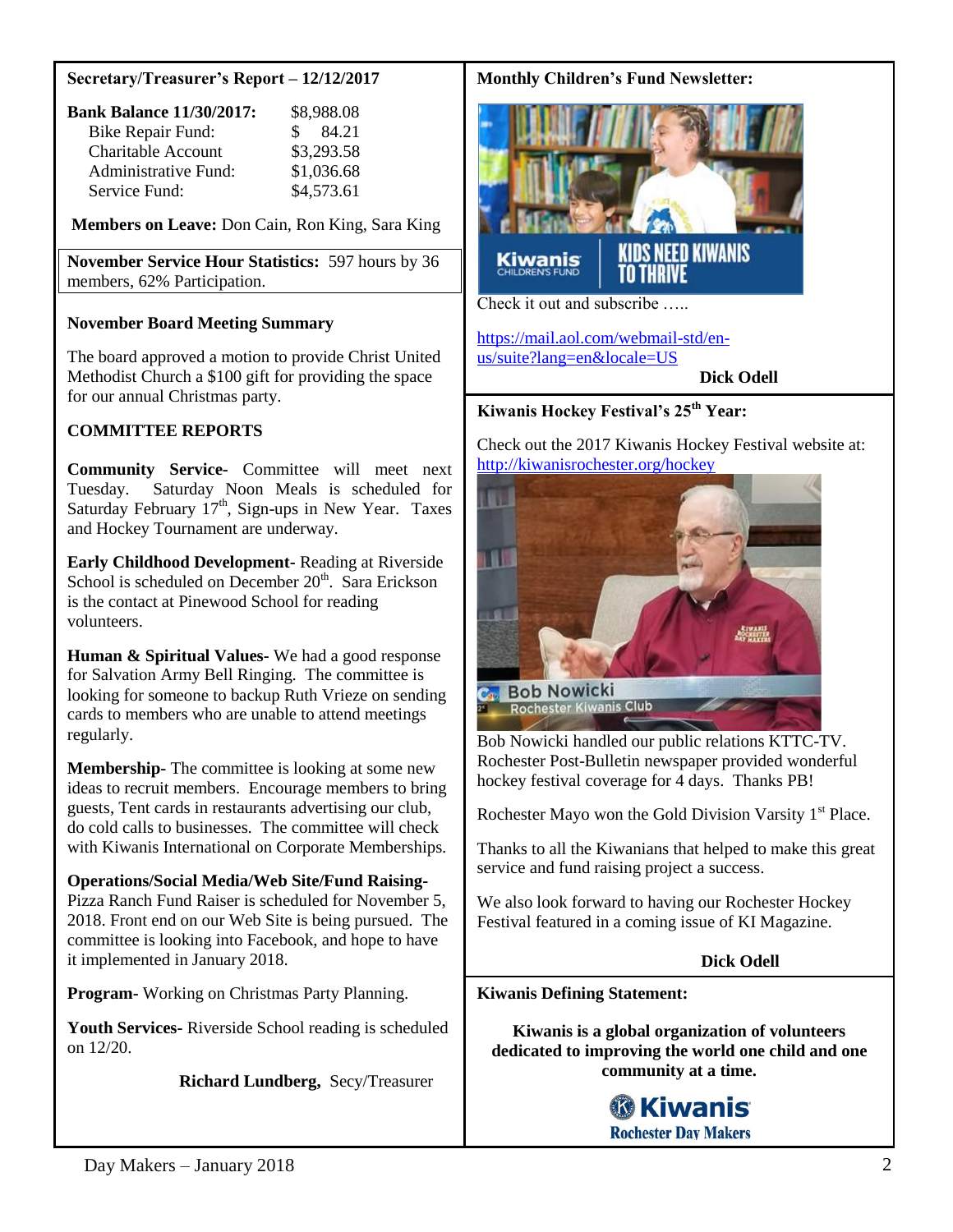### **Kiwanis Day Makers / Golden K Christmas Anonymous 2017**

Once again our club along with the Golden K and with support of some outside help provided the logistical support for Christmas Anonymous, and much appreciated thanks to all who helped. Here is a summary of our efforts:

- 
- 542 families were served by Christmas Anonymous, (this included approx. 1600 children aged 1 to 18) and 295 seniors receiving food baskets
- Collected food clothing and toys from 16 grade schools
- Loaded food (4,828 lbs.), delivered and assisted in senior food packing
- Assisted with KTTC Toy Drive
- Moved 93 8 ft. tables from Graham Arena to Christ United Methodist Church and returned same, and 16 8ft tables donated by CUMC to storage.
- Moved all clothing, toys, racking, etc. from storage to CUMC
- Moved 3,000 lbs. of apples
- Unloaded 36,328 lbs. of food for families
- Moved 225 bikes to CUMC from storage
- Assisted on store day with cardboard breakdown, checkout, clean up etc.
- Returned all leftover items to storage.

This was accomplished by the transportation volunteers. Many other Day Maker volunteers worked in food packing, drop off contribution center, bike repair, used toys, store day support, escorts and other areas.

Total Hours for Transportation Area - approx. 170 hrs. The Golden K would have had slightly more.

 **Rick Johnson**



**Dr Seuss – Cat in the Hat:**



 *" I Read … Therefore, I Know Things"*

# **Rochester Mayor Honors Citzens:**

One of our own (of 13) was honored by Mayor Ardell Brede at a Mayo Civic Center for their commitment and contributions to Rochester at the Mayor's Medal of Honor Awards luncheon on December 13<sup>th</sup>.

# **Community-Wide Service — Kathy Davis**



For almost 50 years, Davis had been active in the Rochester area. She worked as an elementary school teacher for Rochester Public Schools for 36 years and after began a second career volunteering with a number of organizations in town as well as in her church. She worked at the Mayo Clinic St. Mary's gift shop and Mayo Clinic volunteer auxiliary organization and the Kiwanis club. She also served as the former chairwoman for Rochester Fest and Festival of Trees.

Congratulations to Kathy from all of her fellow Day Makers.

Other awardees were:

- Artistic/Cultural Achievement John Sievers
- City Service Jeff Urban
- Services To The Elderly Kathy Dale
- Services To Those With Disabilities Karlie Harguth
- Youth In Community Yohan Alexander
- Human Services Cathy Ashton
- Industry Annie Henderson
- Schools/Education/Educator Patrick Manansala
- Heroism Matt Logan
- Legacy Kim David
- Mayor's Award Tom Truszinski

The detail article with specific acomplishments may be found at:

[http://www.postbulletin.com/news/local/mayor](http://www.postbulletin.com/news/local/mayor-honors-for-contributions-to-the-city/article_530cbc67-7646-5f29-bd2b-63bd21caf07a.html)[honors-for-contributions-to-the-city/article\\_530cbc67-](http://www.postbulletin.com/news/local/mayor-honors-for-contributions-to-the-city/article_530cbc67-7646-5f29-bd2b-63bd21caf07a.html) [7646-5f29-bd2b-63bd21caf07a.html](http://www.postbulletin.com/news/local/mayor-honors-for-contributions-to-the-city/article_530cbc67-7646-5f29-bd2b-63bd21caf07a.html) 

**Dick Odell**